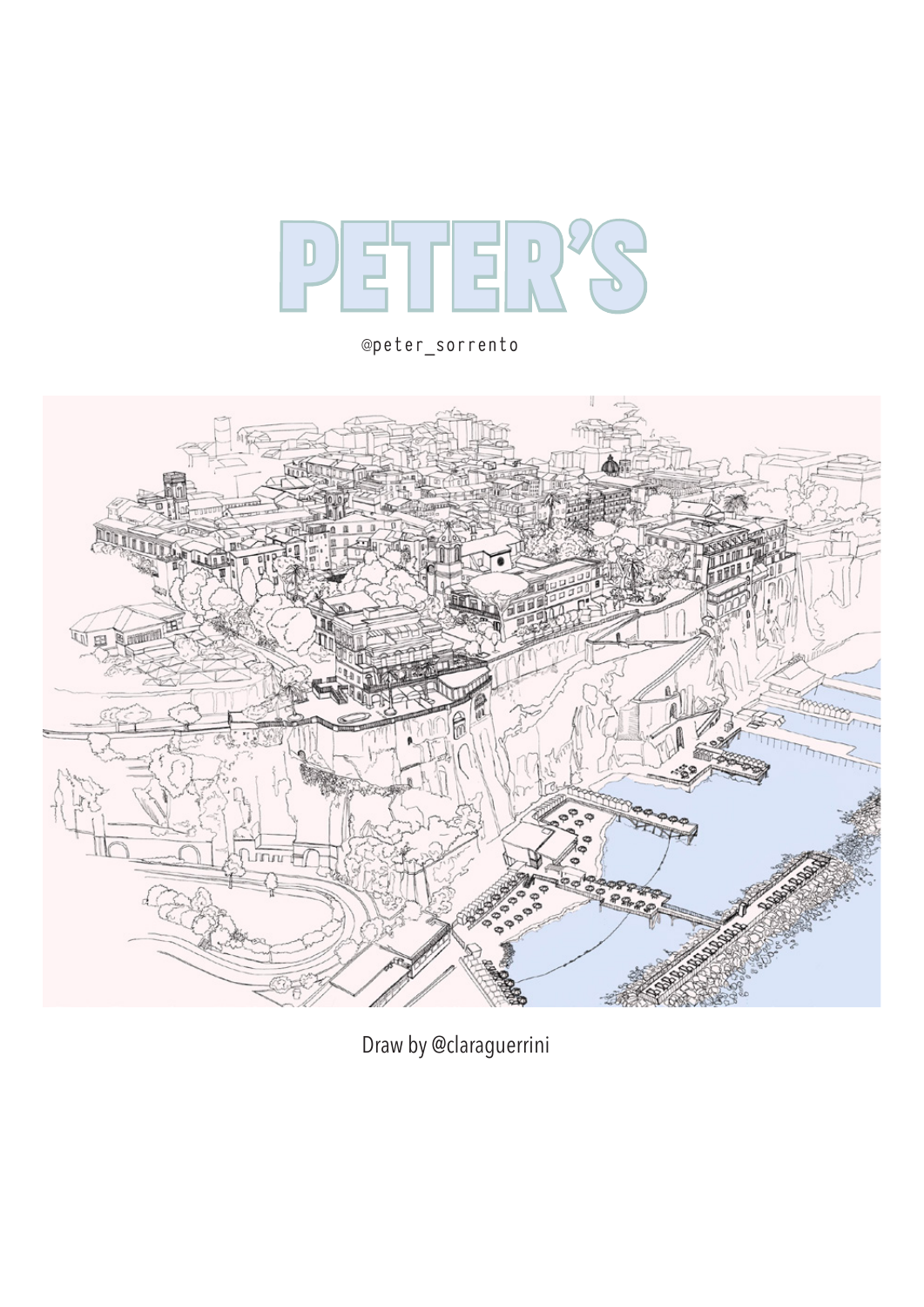

**Our handcut chips with local mozzarella cheese.**



**Bruschetta with tomato and basil.**

#### GROQUETAS 9

**Three spanish croquetas with besciamelle and parma ham.**

#### TARTARE 18

**Prawns tartare, coffee and lime marinated red egg.**

## fritto <sup>16</sup>

**Fried calamari.**



**Tomato gazpacho and fresh basil.**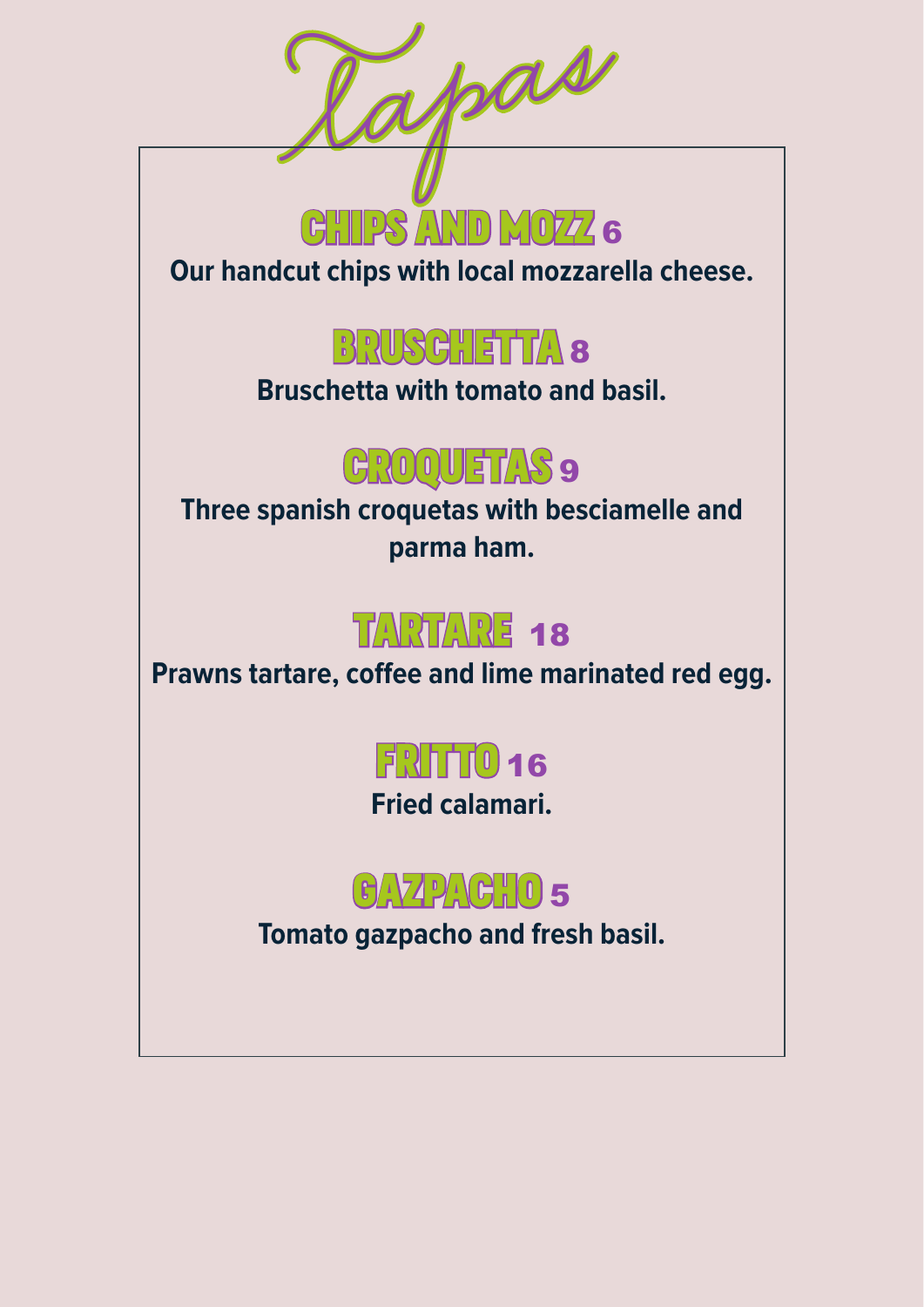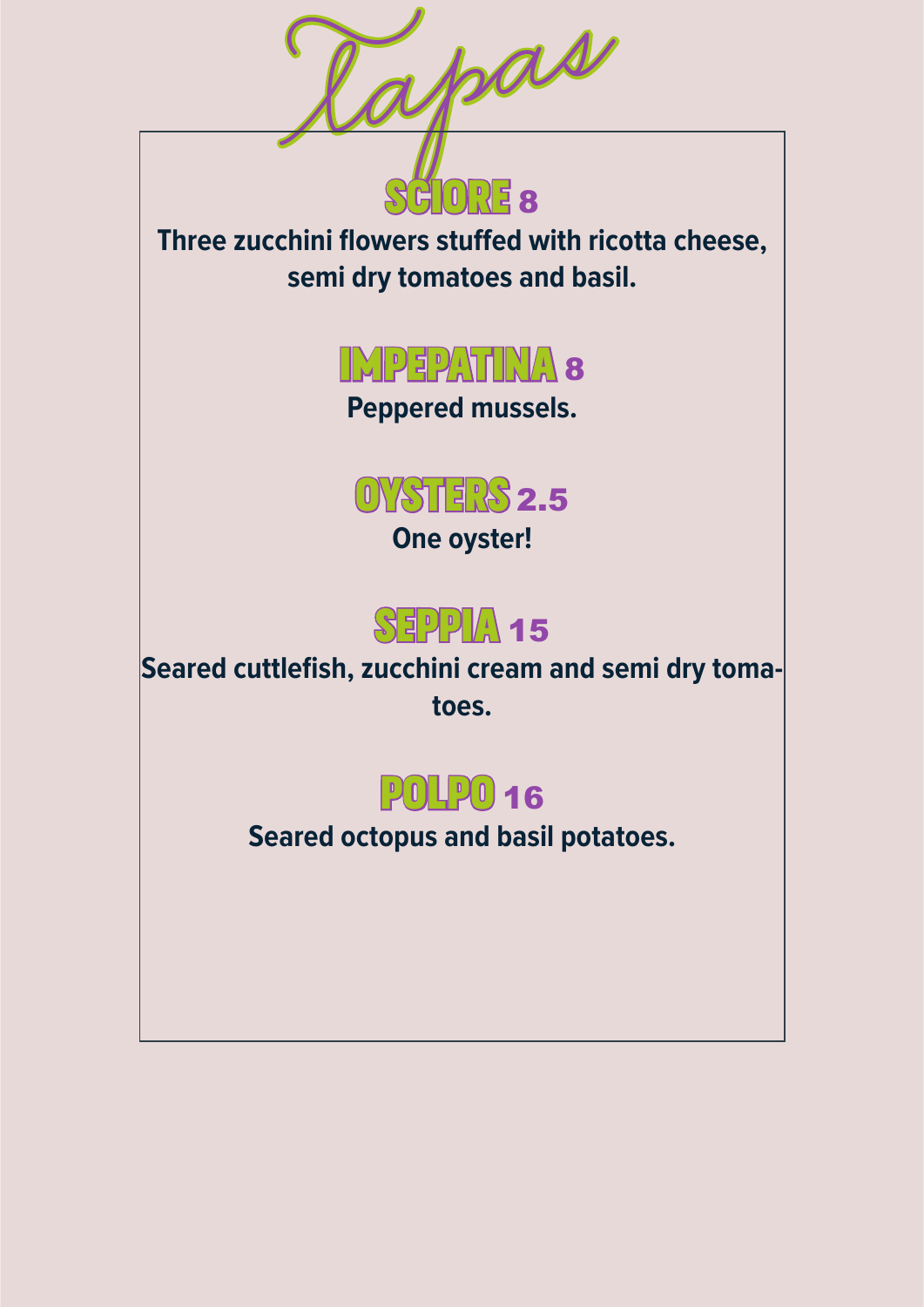



**Amber rum, caramel, lemon juice, mint and soda.**

Just like us, is blond, sweet, sour in the right way, very fresh and explosive, but above all, alcoholic!

#### Dream in a bottle 12

#### **Woodford reserve (whisky), brown sugar, angostura, rosemary smoke.**

If you had to fill a bottle with a message for a far away friend, What would you put there? I would put some whiskey!

#### Sweet passion 10

#### **Vodka, passion fruit, lavender, Peter's sweet and sour.** THE BEST SELLER IN THE LAST FIVE YEARS. Statistics in hand, if you offer it to your flame, the evening will go **VFRY WFILL**

#### Scottish mule 10

**Gin, ginger beer, lemon juice, cucumber, ginger mousse.** If your man orders it, the evening will be wonderful, but if your woman orders it, run to buy handcuffs.

### Mi To<sub>10</sub>

#### **Campari, punt e mes (vermouth).**

FROM MILAN AND TURIN COME GOOD THINGSAS FIAT cinquecento and Prada, butr also Campari and Punt and mes.

### Tommy's margarita <sup>12</sup>

#### **Tequila Espolon, agave syrup, lemon juice.**

I've had a lot of margaritas: good ones, bad ones, too warm ones, too MANY BUT TOMMY'S ONE IS STILL MY FAVORITE!



**Espolon tequila, homemade pink grapefruit soda, lime juice.** In just a sip the Gulf of Sorrento turns into a caribbean beach.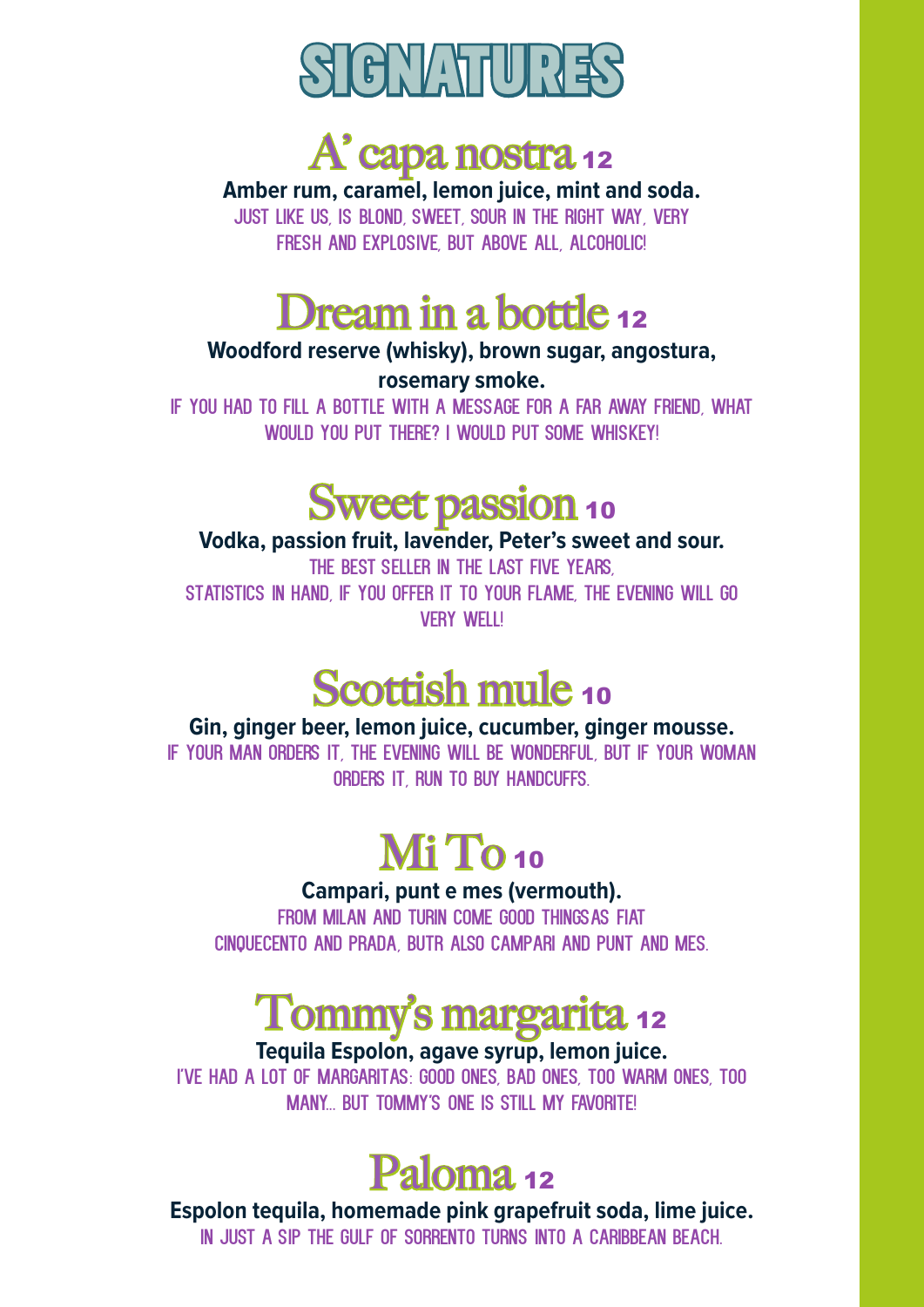# negroni



**Gordon gin, Campari, vermouth and orange slice.**



**Sake, Campari, vermouth and ginger.**

#### IL CHINATO 12

**Gin gordon, Barolo chinato, Campari and orange slice.**

## IL BOULEVARDIER 12

**Woodford reserve, Campari, vermouth and toasted rosemary**

## **IL MEZCAL 12**

**Mezcal, Campari, vermouth and lemon peel.**

## L'AFFUMICATO 12

**Gin plymouth, Campari, vermuth and smoke of black tea picked up by a winged goblin.**



**Hendrik's, bitter Martini riserva, carpano antica formula and lemon peel.**



**Gin plymouth, vermouth, bitter and lemon peel.**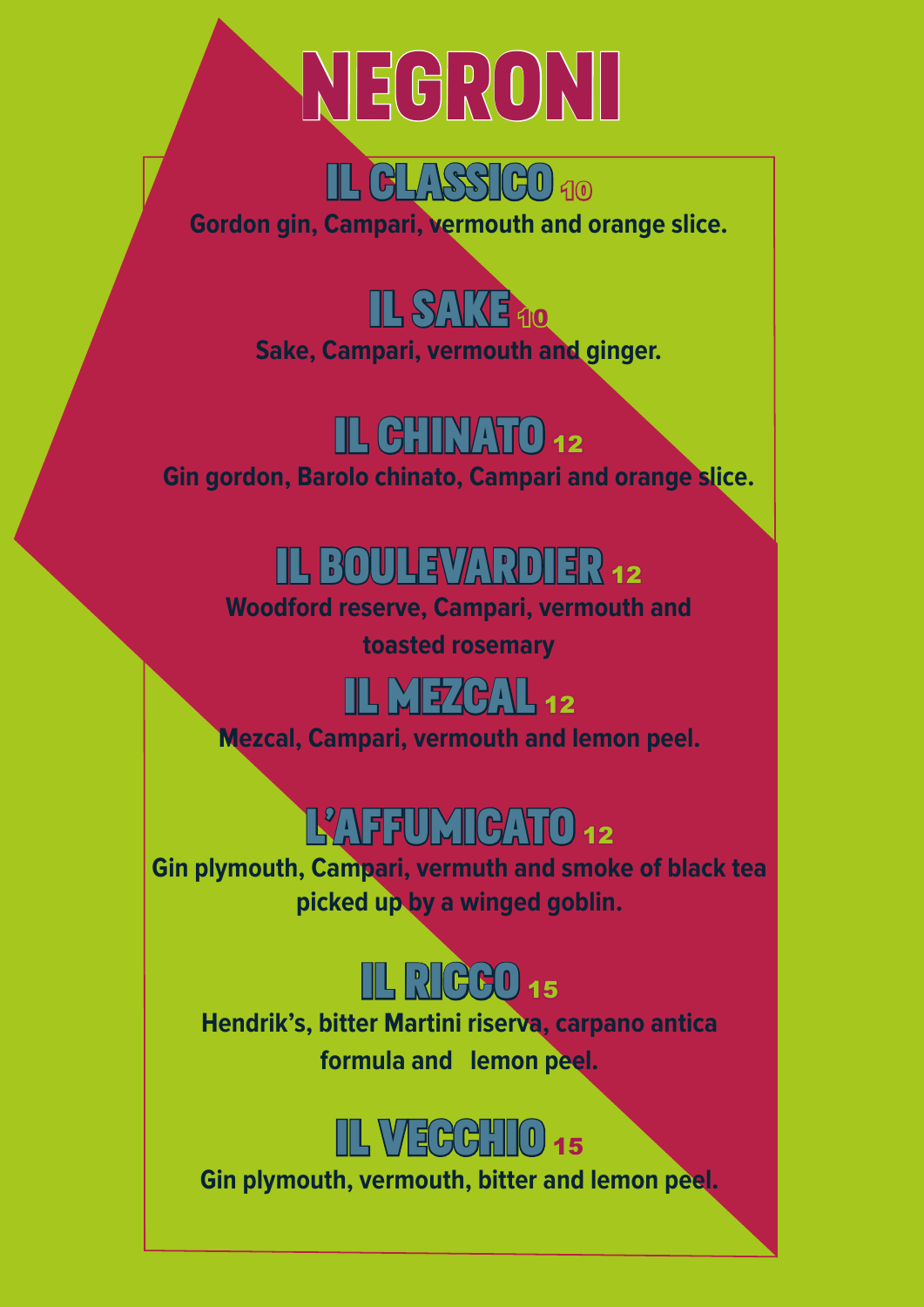







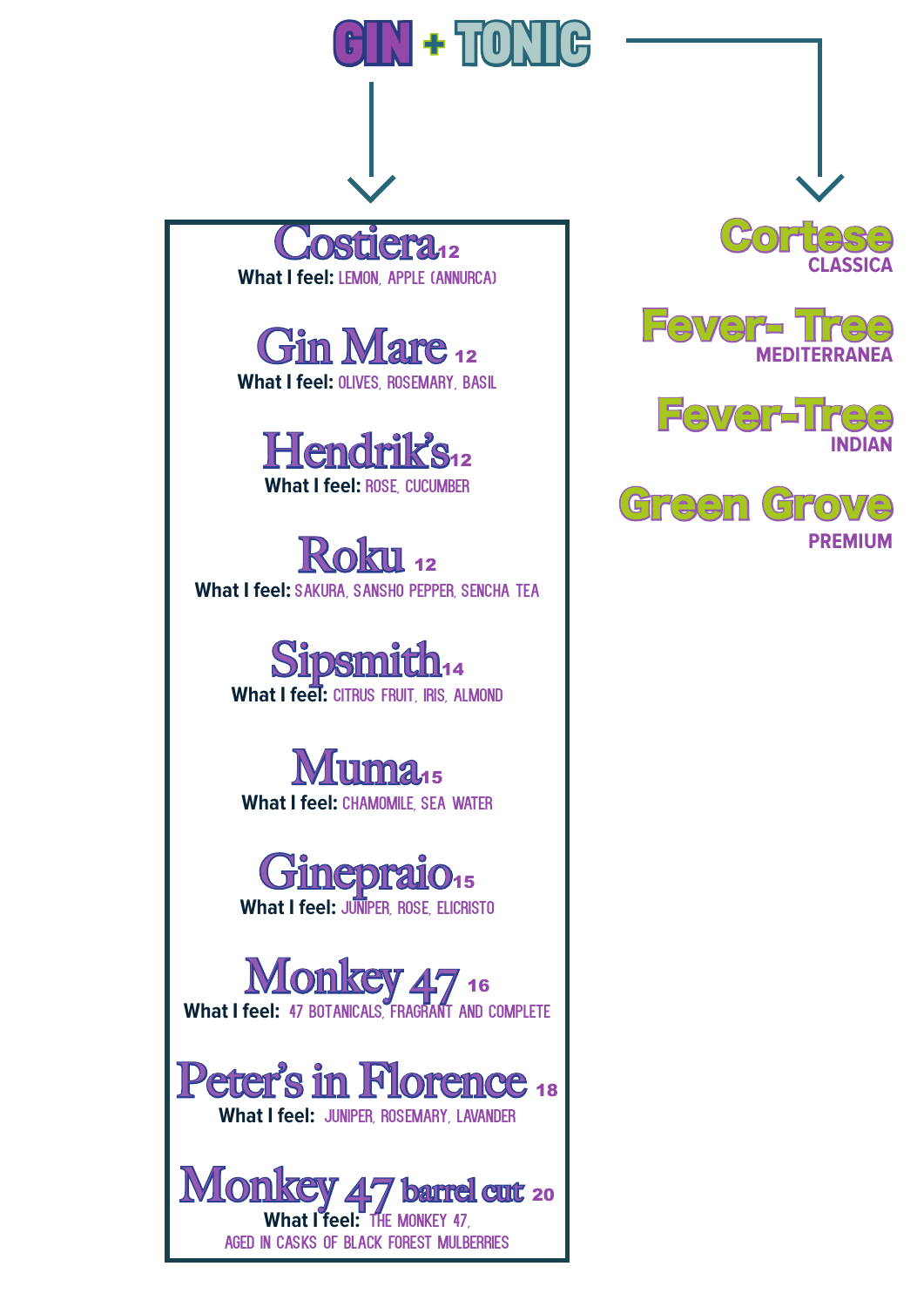## apero?

 $\mathbb{P}[\mathcal{S}]\parallel\mathcal{S}'$  10 **Aperol, prosecco, soda.**

 $\bullet$ 

 $\mathbb{P}(\mathcal{N}\mathcal{N})$  spritz 10 **Campari, prosecco, soda.**

## limoncello spritz <sup>12</sup>

**Limoncello, prosecco, soda.**

**HUGO SPRITZ 12 St. Germain, prosecco, soda.**

#### AMERICANO 10 **Bitter Campari, Carpano, soda.**

Sbagliato <sup>10</sup> **Prosecco, bitter Campari, Carpano.**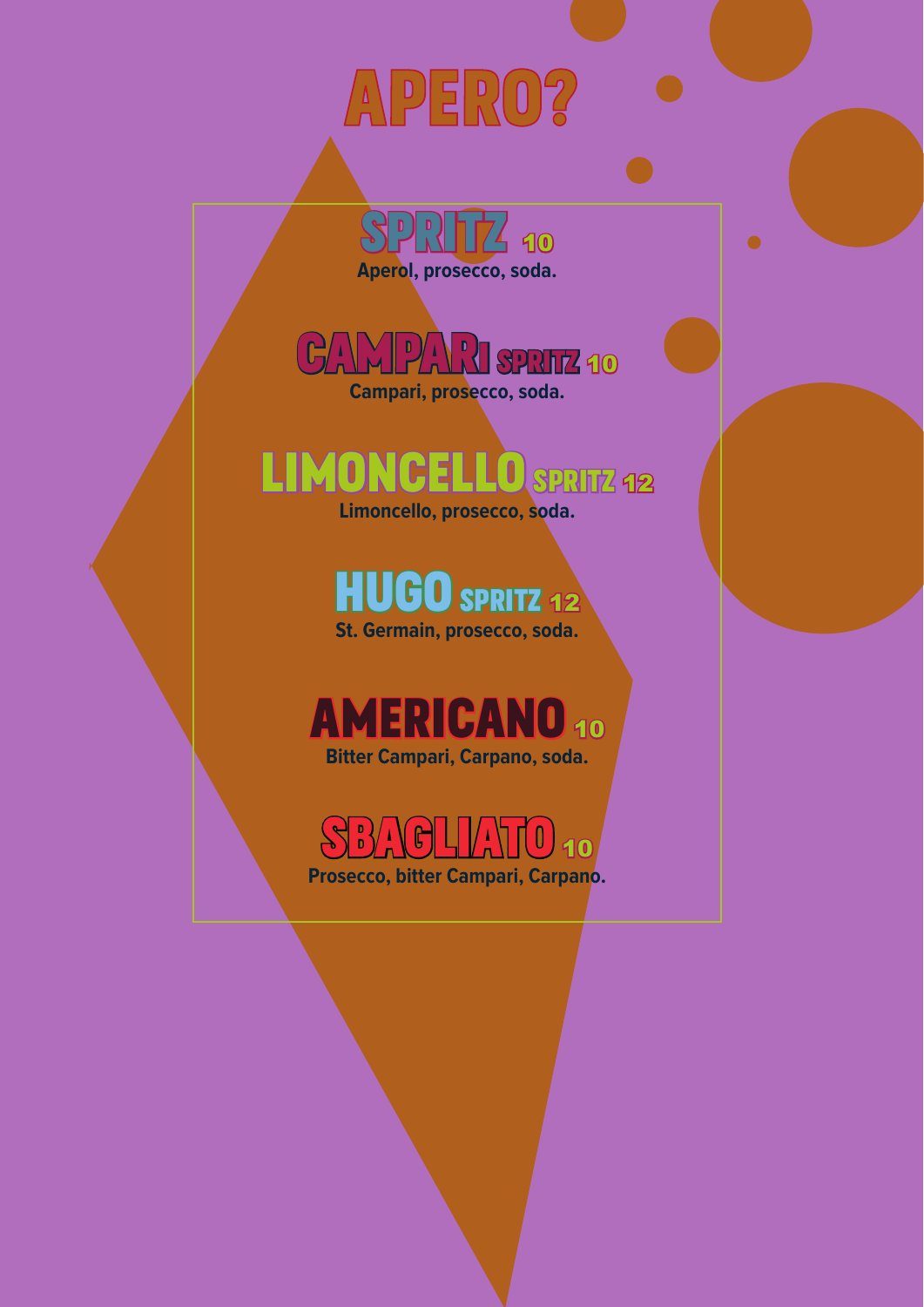

#### TEQUILA ESPOLON <sup>6</sup> 1OZ

#### TEQUILA ESPOLON REPOSADO <sup>7</sup> 1OZ

TEQUILA OCHO <sup>8</sup> 1OZ

TEQUILA CASAMIGOS <sup>10</sup>  $1<sub>0z</sub>$ 

**MEZCAL MONTELOBOS 8** 1OZ

MEZCAL CASAMIGOS <sup>14</sup> 1OZ





Woodford reserve Kentucky Bourbon 7  $1<sub>07</sub>$ 

> Nikka Coffey grain Japan 10 1OZ

**The Macallan 12 years, Scotch 12** 1OZ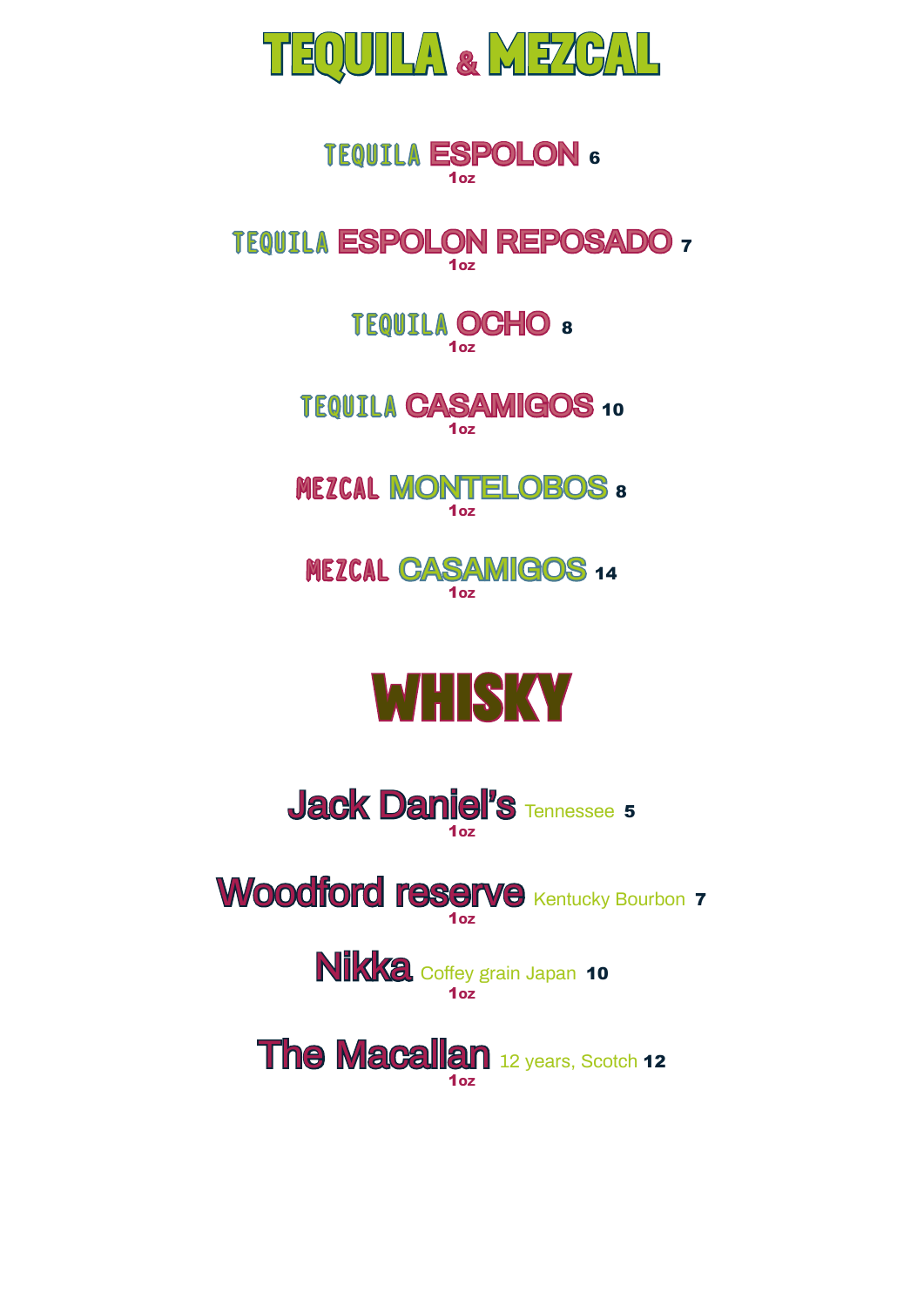

| <b>FRANCIACORTA</b>                                                   | <b>BOTT</b> |
|-----------------------------------------------------------------------|-------------|
| <b>FERGHETTINA, Ferghettina</b><br>Franciacorta brut (2021)           | 38          |
| <b>MILLEDI</b> Ferghettina<br>Franciacorta brut (2017)                | 60          |
| <b>ROSE</b> Ferghettina<br>Franciacorta rosè (2018)                   | 65          |
| <b>MONOGRAM ROSE</b> Monogram<br>Franciacorta Couvèe (2014)           | 70          |
| <b>CHAMPAGNE</b>                                                      |             |
| <b>REMI MASSIM Remi Massim</b><br>Champagne, Pinot Nero (2017)        | 80          |
| <b>CASTELNAU</b> Castelnau<br>Champagne, Pinot Nero (2017)            | 80          |
| <b>LA COUVEE</b> Laurent-Perrier<br>Champagne                         | 100         |
| <b>COUVÈE, ROSÈ</b> Laurent-Perrier<br>Champagne                      | 145         |
| <b>BRUNO PAILLARD</b> Bruno Paillard<br>Champagne, dosage zèro (2019) | 150         |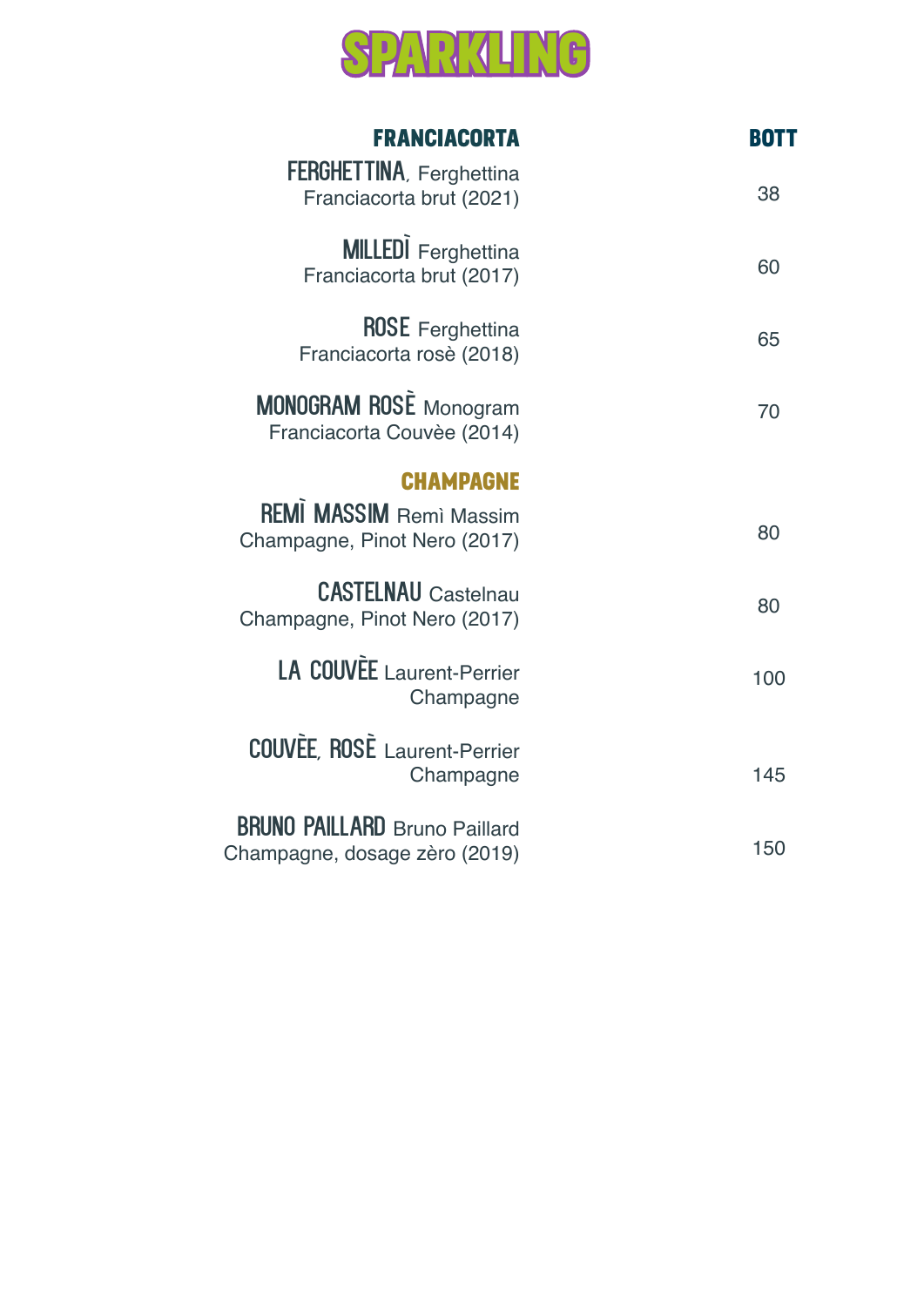

| <b>WHITE</b>                                                  | <b>GLASS BOTT</b> |
|---------------------------------------------------------------|-------------------|
| <b>FALANGHINA</b> Cantina Casa d'ambra<br>Falanghina (2021)   | 7/28              |
| <b>DEVON</b> Caggiano<br>Greco di Tufo (2021)                 | 8/30              |
| <b>BECHAR</b> Caggiano<br>Fianio d'Avellino (2021)            | 8/30              |
| <b>RIESLING</b> Dr Fisher<br>(2020)                           | 9/33              |
| <b>CHABLIS</b> Domaine Grand Roche<br>(2019)                  | $-155$            |
| PIAN DI STIO San Salvatore<br>Fiano Bio (2020)                | $-165$            |
| <b>ROSĖ</b>                                                   |                   |
| <b>VETERE</b> San Salvatore<br>Paestum rosato (2021)          | 9/38              |
| <b>CHATEAU</b> Chateau Terrebonne<br>Cotes de provence (2020) | 12/45             |
| RED                                                           |                   |
| <b>FIN DI BOCCA</b> Castel Porrona<br>Sangiovese (2018)       | 10/38             |